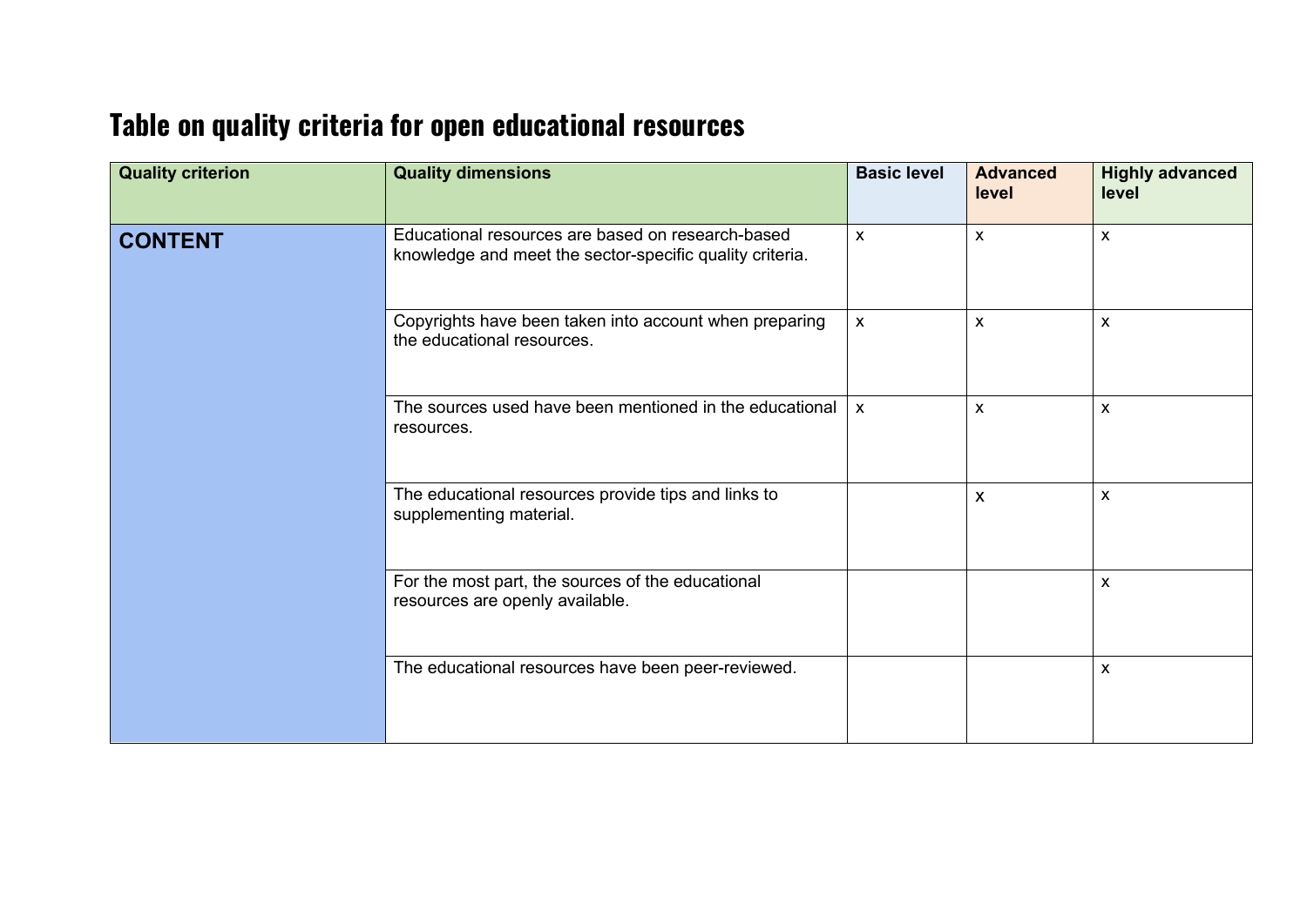| <b>Quality criterion</b>                       | <b>Quality dimensions</b>                                                                                                    | <b>Basic level</b>        | <b>Advanced level</b> | <b>Highly advanced</b><br>level |
|------------------------------------------------|------------------------------------------------------------------------------------------------------------------------------|---------------------------|-----------------------|---------------------------------|
| <b>LEARNING AND</b><br><b>TEACHING METHODS</b> | The educational resources describe their learning<br>objectives.                                                             | X                         | X                     | $\pmb{\times}$                  |
|                                                | The educational resources and their components can be<br>used in a variety of teaching situations and learning<br>materials. | $\boldsymbol{\mathsf{X}}$ | X                     | $\boldsymbol{\mathsf{x}}$       |
|                                                | The educational resources suggest what kind of methods<br>can be used for assessing learning.                                |                           | X                     | $\boldsymbol{\mathsf{X}}$       |
|                                                | The educational resources are suited for a diversity of<br>learners and different learning situations.                       |                           | X                     | $\boldsymbol{\mathsf{X}}$       |
|                                                | The educational resources contain participatory content.                                                                     |                           | X                     | $\boldsymbol{\mathsf{x}}$       |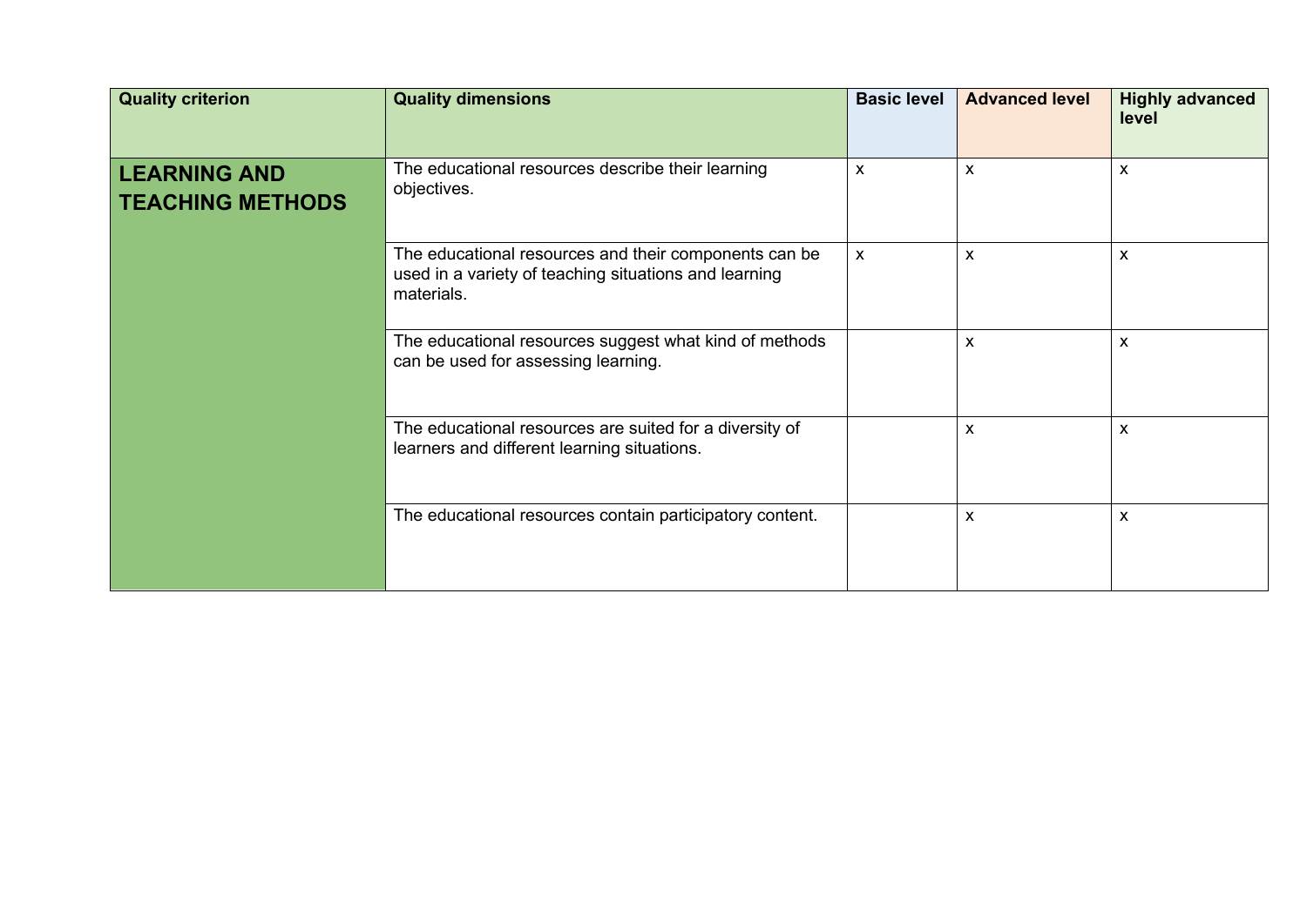| <b>Quality criterion</b>                     | <b>Quality dimensions</b>                                                                                        | <b>Basic level</b> | <b>Advanced level</b> | <b>Highly advanced</b><br>level |
|----------------------------------------------|------------------------------------------------------------------------------------------------------------------|--------------------|-----------------------|---------------------------------|
| <b>USABILITY AND</b><br><b>ACCESSIBILITY</b> | The educational resources are accessible (see Guidelines<br>on the accessibility of open educational resources). | $\mathsf{x}$       | X                     | $\mathsf{X}$                    |
|                                              | The educational resources contain necessary instructions<br>for using them.                                      | $\pmb{\chi}$       | $\pmb{\mathsf{X}}$    | $\pmb{\mathsf{X}}$              |
|                                              | The educational resources have been adapted to meet the $\vert x \vert$<br>needs of the target group.            |                    | $\mathsf{x}$          | $\pmb{\mathsf{X}}$              |
|                                              | The educational resources are printable and available<br>offline.                                                |                    | X                     | X                               |
|                                              | The educational resources can be adapted to different use<br>situations.                                         |                    | $\mathsf{X}$          | $\pmb{\chi}$                    |
|                                              | The educational resources are suited for mobile use.                                                             |                    |                       | $\pmb{\mathsf{X}}$              |
|                                              | The technical limitations of the educational resources have<br>been specified.                                   |                    |                       | X                               |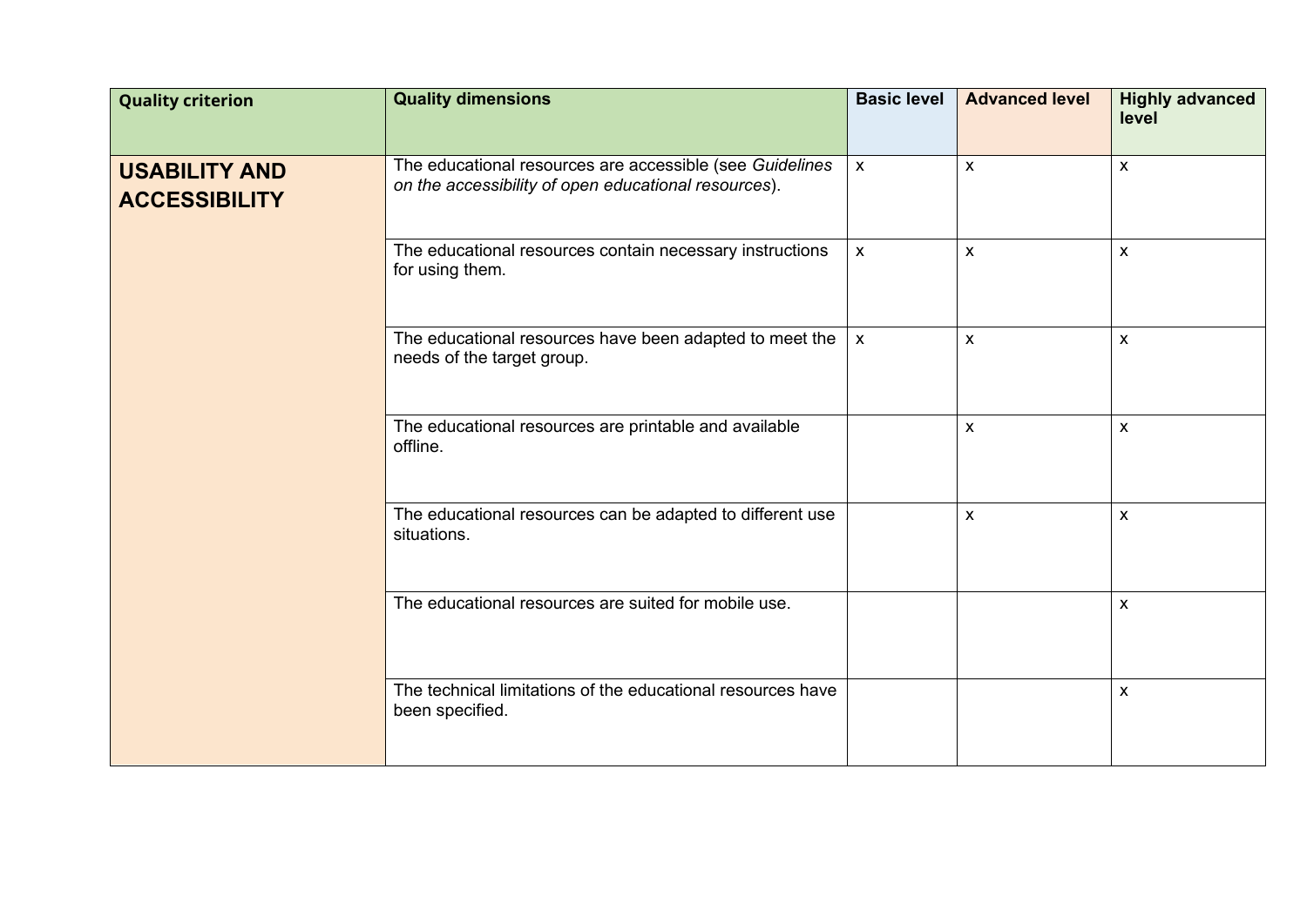| <b>Quality criterion</b>                 | <b>Quality dimensions</b>                                                                                                           | <b>Basic level</b>        | <b>Advanced level</b>     | <b>Highly advanced</b><br>level |
|------------------------------------------|-------------------------------------------------------------------------------------------------------------------------------------|---------------------------|---------------------------|---------------------------------|
| <b>FINDABILITY AND</b><br><b>SHARING</b> | The educational resources have been published on an<br>open platform that enables findability of the educational<br>resources.      | $\mathsf{x}$              | $\mathsf{x}$              | $\mathsf{x}$                    |
|                                          | The educational resources describe how they can be<br>linked to existing study modules or curricula.                                | $\boldsymbol{\mathsf{X}}$ | $\mathsf{x}$              | $\mathsf{x}$                    |
|                                          | The educational resources and their metadata bear the<br>marking of an open access licence.                                         | X                         | $\boldsymbol{\mathsf{X}}$ | X                               |
|                                          | The educational resources are described as<br>comprehensively as possible in the national Library of<br>Open Educational Resources. |                           | X                         | $\boldsymbol{\mathsf{X}}$       |
|                                          | The educational resources describe for what kind of use<br>situations they were originally prepared.                                |                           | X                         | $\mathsf{x}$                    |
|                                          | Open file formats have been favoured in the sharing of the<br>educational resources, enabling their further use.                    |                           | $\mathsf{x}$              | $\mathsf{x}$                    |
|                                          | The educational resources contain information on potential<br>affiliations and author identifiers.                                  |                           |                           | X                               |
|                                          | Open-source software was used for preparing the<br>educational resources.                                                           |                           |                           | $\boldsymbol{\mathsf{X}}$       |